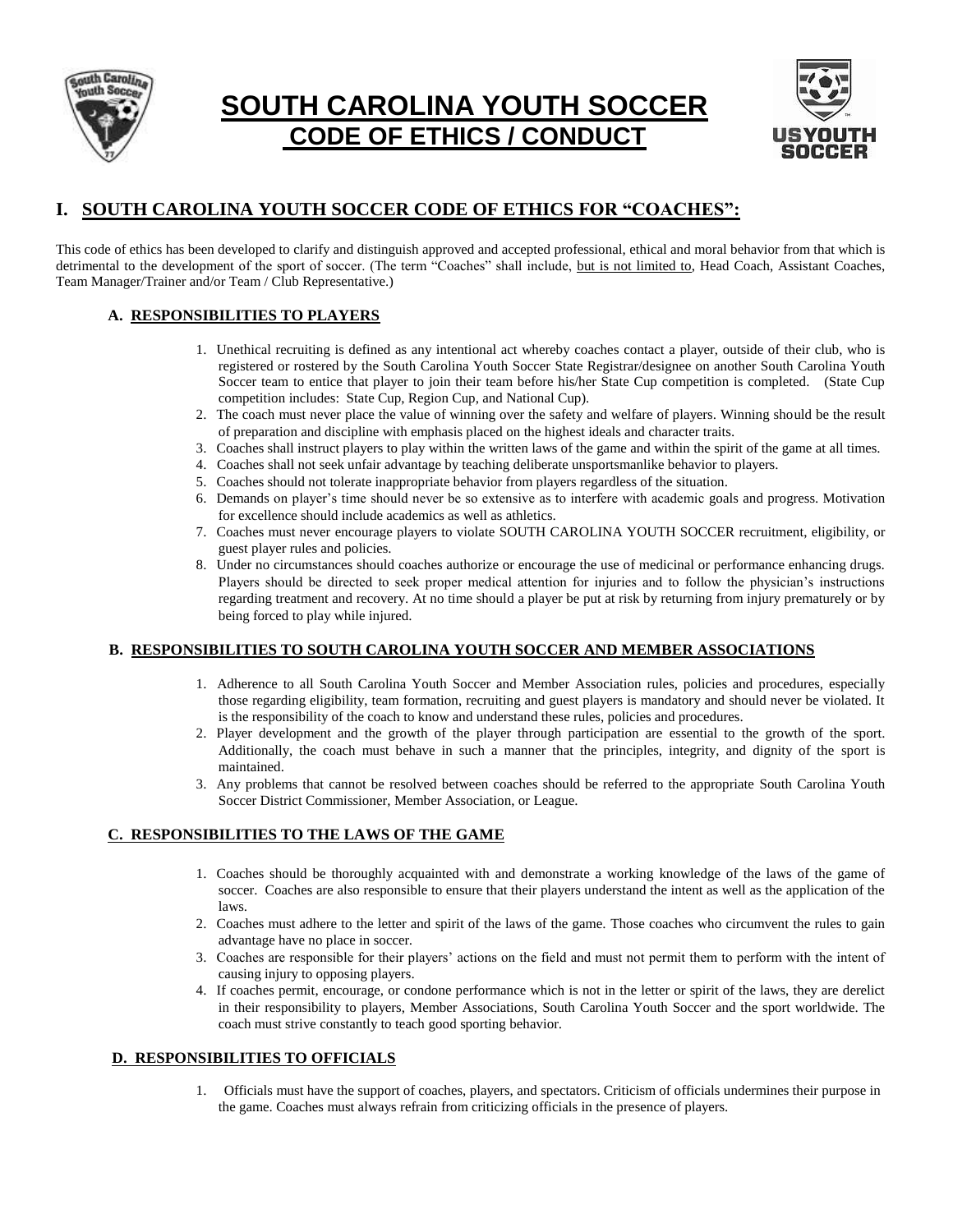- 2. Coaches should strive to develop a line of communication with officials, giving each an opportunity to better understand the problems relating to their specific area. This section shall not be taken as an encouragement to debate referee decisions during the match.
- 3. On game day, officials should be treated with respect before, during, and after the game. Officials should be addressed as "Referee" or "Mr. or Ms. Referee" and not by name. Professional respect should be mutual and there should be no demeaning dialogue or gesture between official, coach, and player. Coaches must not incite players or spectators or attempt to disrupt the flow of play.
- 4. Comments regarding an official should be made in writing to the State Referee Administrator of South Carolina @ [www.scref.org](http://www.scref.org/) and a copy to the league referee assignor.

#### **E. RESPONSIBILITIES OF PUBLIC RELATIONS**

- 1. Coaches have a responsibility to promote the game of soccer to the public. Comments and critiques of governing bodies, teams, coaches, players, parents, or the media should be positive and constructive, never prejudicial or inflammatory.
- 2. Coaches have the responsibility to assist their players in conducting themselves properly when in public while representing their team, Member Association and South Carolina Youth Soccer.
- 3. It is unethical for a coach to solicit alumni, parents, booster club and managers to pressure organizations, Member Associations, or South Carolina Youth Soccer to alter established rules. The coach must not attempt to influence these organizations in political or financial dealings outside the framework of their own rules and bylaws.

## **F. GAME DAY AND OTHER RESPONSIBILITIES**

- 1. A coach's behavior must be such as to bring credit to himself, his organization and the sport of soccer. This is never more evident than on the day of the contest.
- 2. Rival coaches should meet prior to the game and exchange friendly or professional greetings. While the concept of rivalry is wholly embraced, it cannot take precedence over exemplary professional conduct.
- 3. Coaches shall exhibit a respectful attitude towards players. The coach must confine himself / herself to the coaching area. The attitude of the coach towards officials, spectators, opposing players and coaches should be controlled and undemonstrative.
- 4. It shall be unethical for a coach to have any verbal altercation with an opposing coach, officials, or bench personnel during the game. Hostile physical contact with a player is considered highly unethical.
- 5. The coach's foremost post game responsibility is his/her team.
- 6. Coaches should use their influence on unfriendly spectators that demonstrate intimidating behavior towards officials and opposing teams.
- 7. All Member Associations are advised to monitor their own members to ensure they comply with the South Carolina Youth Soccer

Code of Ethics / Conduct.

# **II. SOUTH CAROLINA YOUTH SOCCER CODE OF CONDUCT FOR PARENTS/VISITORS**

- 1. Unethical recruiting is defined as any intentional act whereby parents contact a player, outside of their club, who is registered or rostered by the South Carolina Youth Soccer State Registrar/designee on another South Carolina Youth Soccer team to entice that player to join their team before his/her State Cup competition is completed. (State Cup competition includes: State Cup, Region Cup, and National Cup).
- 2. Children have more need for example than for criticism.
- 3. Attempt to relieve the pressure of the competition, not increase it. A child is easily affected by outside influences.
- 4. Show respect to your child's coaches and officials. Many coaches are volunteers giving of personal time and money to provide a recreational activity for your child.
- 5. Applaud good plays by your team and by members of the opposing team.
- 6. Do not openly question an official's judgment and honesty. Officials are symbols of fair play, integrity, and sportsmanship.
- 7. Accept the results of each game. Encourage your child to be gracious in victory and to turn defeat into victory by working towards improvement.
- 8. Remember, your children are involved in organized sports for their enjoyment, NOT YOURS! Encourage your child to always play by the rules.
- 9. Teach your child that honest effort is as important as victory so that the result of each game is accepted without undue disappointment.
- 10. On game day, officials should be treated with respect before, during, and after the game. Officials should be addressed as "Referee" or "Mr. or Ms. Referee" and not by name. Professional respect should be mutual and there should be no demeaning dialogue or gesture between the official and the parent.
- 11. Parents / visitors should not be within the bench area, except at half time, unless they have an official pass.
- 12. No alcohol is permitted at any South Carolina Youth Soccer event.